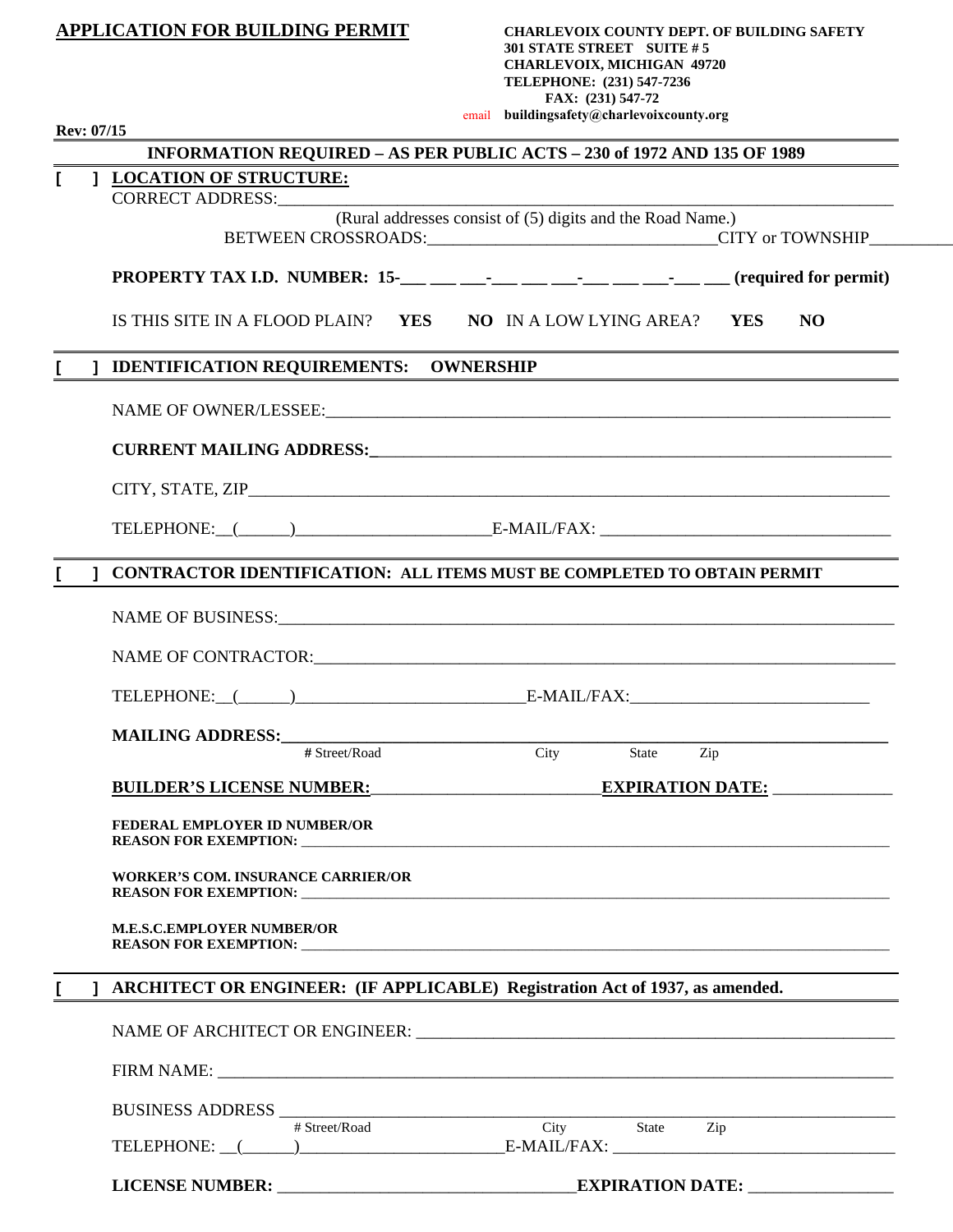## **PAGE TWO, DEPARTMENT OF BUILDING SAFETY, BUILDING PERMIT APPLICATION**  *COMPLETE ALL ITEMS THAT APPLY TO YOUR PROJECT*

| I<br><b>TYPE OF IMPROVEMENT:</b><br>1                                          |                                                                                                                                                                                                                                                                                                                                                                                                                                                                                                                                                                                                                                                                                                                                                                                                                                                                                                                                                                                      |                         |                                      |                        |
|--------------------------------------------------------------------------------|--------------------------------------------------------------------------------------------------------------------------------------------------------------------------------------------------------------------------------------------------------------------------------------------------------------------------------------------------------------------------------------------------------------------------------------------------------------------------------------------------------------------------------------------------------------------------------------------------------------------------------------------------------------------------------------------------------------------------------------------------------------------------------------------------------------------------------------------------------------------------------------------------------------------------------------------------------------------------------------|-------------------------|--------------------------------------|------------------------|
| <b>NEW BUILDING</b>                                                            | PRE-MANUFACTURE                                                                                                                                                                                                                                                                                                                                                                                                                                                                                                                                                                                                                                                                                                                                                                                                                                                                                                                                                                      | <b>RELOCATION</b>       |                                      |                        |
| <b>ADDITION</b>                                                                | <b>STATE</b>                                                                                                                                                                                                                                                                                                                                                                                                                                                                                                                                                                                                                                                                                                                                                                                                                                                                                                                                                                         | <b>DECK</b>             |                                      | <b>OTHER</b>           |
| <b>REMODEL</b>                                                                 | <b>MOBILE HOME</b>                                                                                                                                                                                                                                                                                                                                                                                                                                                                                                                                                                                                                                                                                                                                                                                                                                                                                                                                                                   | <b>PORCH</b>            |                                      |                        |
| <b>FOUNDATION ONLY</b>                                                         |                                                                                                                                                                                                                                                                                                                                                                                                                                                                                                                                                                                                                                                                                                                                                                                                                                                                                                                                                                                      | <b>ROOFING</b>          |                                      |                        |
|                                                                                | <b>SIDING</b><br><b>SET-UP HUD</b><br><b>DEMOLITION</b><br>ATTACHED GARAGE<br><b>HEATED</b><br>(<br>UNHEATED ()<br>#OF BEDRMS $\frac{1}{2}$ $\frac{1}{2}$ $\frac{1}{2}$ $\frac{1}{2}$ $\frac{1}{2}$<br><b>DETACHED GARAGE</b><br><b>HEATED</b><br>(<br>#OF BATHRMS______ _____ _____<br>UNHEATED ()<br>OTHER THE CONTRACT OF THE CONTRACT OF THE CONTRACT OF THE CONTRACT OF THE CONTRACT OF THE CONTRACT OF THE CONTRACT OF THE CONTRACT OF THE CONTRACT OF THE CONTRACT OF THE CONTRACT OF THE CONTRACT OF THE CONTRACT OF THE CONT<br>PUBLIC UTILITY<br><b>TOWERS</b><br><b>OTHER</b><br>STORE, MERCANTILE<br>POLE BUILDING<br>NON-CONTIGUOUS TO A<br><b>RESIDENTIAL PROPERTY</b><br>NON-RESIDENTIAL DESCRIBE IN DETAIL PROPOSED USE OF BUILDING.<br>$\sim$<br><b>ESTIMATED COST OF CONSTRUCTION:</b><br><b>J SELECTED CHARACTERISTICS OF BUILDING:</b><br>POURED CONCRETE<br><b>BLOCK</b><br>PERMANENT WOOD FOUNDATION<br><b>INSULATED CONCRETE FORM</b><br><b>SUPERIOR WALL</b> |                         |                                      |                        |
| <b>PROPOSED USE OF BUILDING</b>                                                |                                                                                                                                                                                                                                                                                                                                                                                                                                                                                                                                                                                                                                                                                                                                                                                                                                                                                                                                                                                      |                         |                                      |                        |
| RESIDENTAL                                                                     |                                                                                                                                                                                                                                                                                                                                                                                                                                                                                                                                                                                                                                                                                                                                                                                                                                                                                                                                                                                      |                         |                                      |                        |
| <b>ONE FAMILY</b>                                                              |                                                                                                                                                                                                                                                                                                                                                                                                                                                                                                                                                                                                                                                                                                                                                                                                                                                                                                                                                                                      |                         |                                      | <b>EXIST NEW TOTAL</b> |
| <b>TWO OR MORE FAMILY</b><br>$#$ OF UNITS $\_\_\_\_\_\_\_\_\_\_\_\_\_\_\_\_\_$ |                                                                                                                                                                                                                                                                                                                                                                                                                                                                                                                                                                                                                                                                                                                                                                                                                                                                                                                                                                                      |                         |                                      |                        |
| HOTEL, MOTEL                                                                   |                                                                                                                                                                                                                                                                                                                                                                                                                                                                                                                                                                                                                                                                                                                                                                                                                                                                                                                                                                                      |                         |                                      |                        |
| $#$ OF UNITS $\_\_\_\_\_\_\_\_\_\_\_\_\_\_\_\_\_$                              |                                                                                                                                                                                                                                                                                                                                                                                                                                                                                                                                                                                                                                                                                                                                                                                                                                                                                                                                                                                      |                         |                                      |                        |
| POLE BUILDING<br><b>SAME PROPERTY AS RESIDENCE</b>                             |                                                                                                                                                                                                                                                                                                                                                                                                                                                                                                                                                                                                                                                                                                                                                                                                                                                                                                                                                                                      |                         |                                      |                        |
| <b>NON-RESIDENTIAL</b>                                                         |                                                                                                                                                                                                                                                                                                                                                                                                                                                                                                                                                                                                                                                                                                                                                                                                                                                                                                                                                                                      |                         |                                      |                        |
| <b>CHURCH-RELIGION</b>                                                         |                                                                                                                                                                                                                                                                                                                                                                                                                                                                                                                                                                                                                                                                                                                                                                                                                                                                                                                                                                                      |                         |                                      |                        |
| <b>INDUSTRIAL</b>                                                              |                                                                                                                                                                                                                                                                                                                                                                                                                                                                                                                                                                                                                                                                                                                                                                                                                                                                                                                                                                                      |                         |                                      |                        |
| HOSPITAL, INSTITUTIONAL                                                        |                                                                                                                                                                                                                                                                                                                                                                                                                                                                                                                                                                                                                                                                                                                                                                                                                                                                                                                                                                                      |                         |                                      |                        |
| OFFICE, BANK, PROFESSIONAL                                                     |                                                                                                                                                                                                                                                                                                                                                                                                                                                                                                                                                                                                                                                                                                                                                                                                                                                                                                                                                                                      |                         |                                      |                        |
| L<br>T                                                                         |                                                                                                                                                                                                                                                                                                                                                                                                                                                                                                                                                                                                                                                                                                                                                                                                                                                                                                                                                                                      |                         |                                      |                        |
| PRINCIPAL TYPE OF FOUNDATION:                                                  |                                                                                                                                                                                                                                                                                                                                                                                                                                                                                                                                                                                                                                                                                                                                                                                                                                                                                                                                                                                      |                         |                                      |                        |
| <b>BASEMENT</b>                                                                |                                                                                                                                                                                                                                                                                                                                                                                                                                                                                                                                                                                                                                                                                                                                                                                                                                                                                                                                                                                      |                         |                                      |                        |
| <b>Un-finished</b>                                                             |                                                                                                                                                                                                                                                                                                                                                                                                                                                                                                                                                                                                                                                                                                                                                                                                                                                                                                                                                                                      |                         |                                      |                        |
| <b>Finished</b><br><b>CRAWLSPACE</b>                                           |                                                                                                                                                                                                                                                                                                                                                                                                                                                                                                                                                                                                                                                                                                                                                                                                                                                                                                                                                                                      |                         |                                      |                        |
| <b>PIERS</b>                                                                   |                                                                                                                                                                                                                                                                                                                                                                                                                                                                                                                                                                                                                                                                                                                                                                                                                                                                                                                                                                                      |                         |                                      |                        |
|                                                                                |                                                                                                                                                                                                                                                                                                                                                                                                                                                                                                                                                                                                                                                                                                                                                                                                                                                                                                                                                                                      |                         |                                      |                        |
|                                                                                |                                                                                                                                                                                                                                                                                                                                                                                                                                                                                                                                                                                                                                                                                                                                                                                                                                                                                                                                                                                      |                         |                                      |                        |
| PRINCIPAL TYPE OF FRAME:                                                       |                                                                                                                                                                                                                                                                                                                                                                                                                                                                                                                                                                                                                                                                                                                                                                                                                                                                                                                                                                                      |                         |                                      |                        |
| MASONRY,<br><b>WALL BEARING</b>                                                | <b>WOOD FRAME</b><br>STRUCTURAL<br><b>STEEL</b>                                                                                                                                                                                                                                                                                                                                                                                                                                                                                                                                                                                                                                                                                                                                                                                                                                                                                                                                      |                         | <b>REINFORCED</b><br><b>CONCRETE</b> | <b>OTHER</b>           |
| PRINCIPAL TYPE OF HEATING FUEL:                                                |                                                                                                                                                                                                                                                                                                                                                                                                                                                                                                                                                                                                                                                                                                                                                                                                                                                                                                                                                                                      |                         |                                      |                        |
| GAS<br>OIL                                                                     | <b>ELECTRICITY</b>                                                                                                                                                                                                                                                                                                                                                                                                                                                                                                                                                                                                                                                                                                                                                                                                                                                                                                                                                                   | <b>WOOD</b>             |                                      | <b>OTHER</b>           |
| TYPE OF SEWAGE DISPOSAL:                                                       |                                                                                                                                                                                                                                                                                                                                                                                                                                                                                                                                                                                                                                                                                                                                                                                                                                                                                                                                                                                      |                         |                                      |                        |
| PUBLIC OR PRIVATE COMPANY                                                      |                                                                                                                                                                                                                                                                                                                                                                                                                                                                                                                                                                                                                                                                                                                                                                                                                                                                                                                                                                                      | <b>SEPTIC SYSTEM</b>    |                                      |                        |
| <b>TYPE OF WATER SUPPLY:</b>                                                   |                                                                                                                                                                                                                                                                                                                                                                                                                                                                                                                                                                                                                                                                                                                                                                                                                                                                                                                                                                                      |                         |                                      |                        |
| PUBLIC OR PRIVATE COMPANY                                                      |                                                                                                                                                                                                                                                                                                                                                                                                                                                                                                                                                                                                                                                                                                                                                                                                                                                                                                                                                                                      | PRIVATE WELL OR CISTERN |                                      |                        |
| <b>TYPE OF MECHANICAL:</b>                                                     |                                                                                                                                                                                                                                                                                                                                                                                                                                                                                                                                                                                                                                                                                                                                                                                                                                                                                                                                                                                      |                         |                                      |                        |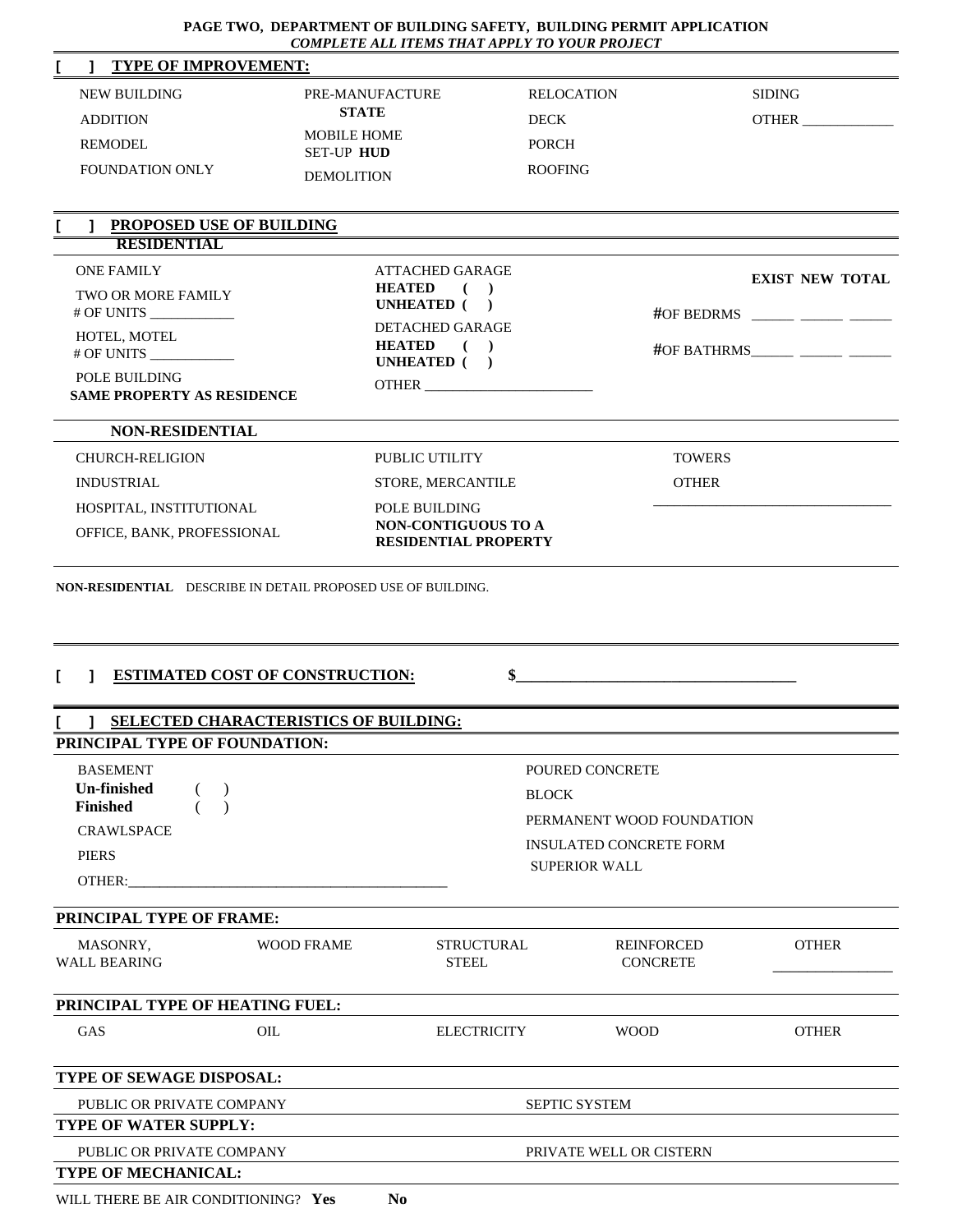## **PAGE THREE, DEPARTMENT OF BUILDING SAFETY, BUILDING PERMIT APPLICATION**

| <b>DIMENSIONS DATA:</b>                                                                                                                                                                                                                                                                                                                                                                                                                                                                                                                                                                                                                                                                                                                                                                                                                                                                                                                                                                                                                                                                                                                                                                                                                                                                                                                                                                                                                                                                                                                                                                                         |            |           |                 |                    |            |
|-----------------------------------------------------------------------------------------------------------------------------------------------------------------------------------------------------------------------------------------------------------------------------------------------------------------------------------------------------------------------------------------------------------------------------------------------------------------------------------------------------------------------------------------------------------------------------------------------------------------------------------------------------------------------------------------------------------------------------------------------------------------------------------------------------------------------------------------------------------------------------------------------------------------------------------------------------------------------------------------------------------------------------------------------------------------------------------------------------------------------------------------------------------------------------------------------------------------------------------------------------------------------------------------------------------------------------------------------------------------------------------------------------------------------------------------------------------------------------------------------------------------------------------------------------------------------------------------------------------------|------------|-----------|-----------------|--------------------|------------|
|                                                                                                                                                                                                                                                                                                                                                                                                                                                                                                                                                                                                                                                                                                                                                                                                                                                                                                                                                                                                                                                                                                                                                                                                                                                                                                                                                                                                                                                                                                                                                                                                                 |            |           | <b>EXISTING</b> | <b>ALTERATIONS</b> | <b>NEW</b> |
| NON-RESIDENTIAL:                                                                                                                                                                                                                                                                                                                                                                                                                                                                                                                                                                                                                                                                                                                                                                                                                                                                                                                                                                                                                                                                                                                                                                                                                                                                                                                                                                                                                                                                                                                                                                                                |            |           |                 |                    |            |
| <b>USE GROUP</b>                                                                                                                                                                                                                                                                                                                                                                                                                                                                                                                                                                                                                                                                                                                                                                                                                                                                                                                                                                                                                                                                                                                                                                                                                                                                                                                                                                                                                                                                                                                                                                                                |            |           |                 |                    |            |
| <b>CONST. TYPE</b>                                                                                                                                                                                                                                                                                                                                                                                                                                                                                                                                                                                                                                                                                                                                                                                                                                                                                                                                                                                                                                                                                                                                                                                                                                                                                                                                                                                                                                                                                                                                                                                              |            |           |                 |                    |            |
| <b>NO. OF OCCUPANTS</b>                                                                                                                                                                                                                                                                                                                                                                                                                                                                                                                                                                                                                                                                                                                                                                                                                                                                                                                                                                                                                                                                                                                                                                                                                                                                                                                                                                                                                                                                                                                                                                                         |            |           |                 |                    |            |
| WILL THERE BE AN ELEVATOR?                                                                                                                                                                                                                                                                                                                                                                                                                                                                                                                                                                                                                                                                                                                                                                                                                                                                                                                                                                                                                                                                                                                                                                                                                                                                                                                                                                                                                                                                                                                                                                                      | <b>YES</b> | <b>NO</b> |                 |                    |            |
| HAS "Barrier Free" BEEN ADDRESSED?                                                                                                                                                                                                                                                                                                                                                                                                                                                                                                                                                                                                                                                                                                                                                                                                                                                                                                                                                                                                                                                                                                                                                                                                                                                                                                                                                                                                                                                                                                                                                                              | <b>YES</b> | NO.       |                 |                    |            |
| WILL THERE BE FIRE SUPPRESSION?                                                                                                                                                                                                                                                                                                                                                                                                                                                                                                                                                                                                                                                                                                                                                                                                                                                                                                                                                                                                                                                                                                                                                                                                                                                                                                                                                                                                                                                                                                                                                                                 | <b>YES</b> | NO.       |                 |                    |            |
|                                                                                                                                                                                                                                                                                                                                                                                                                                                                                                                                                                                                                                                                                                                                                                                                                                                                                                                                                                                                                                                                                                                                                                                                                                                                                                                                                                                                                                                                                                                                                                                                                 |            |           |                 |                    |            |
|                                                                                                                                                                                                                                                                                                                                                                                                                                                                                                                                                                                                                                                                                                                                                                                                                                                                                                                                                                                                                                                                                                                                                                                                                                                                                                                                                                                                                                                                                                                                                                                                                 |            |           |                 |                    |            |
|                                                                                                                                                                                                                                                                                                                                                                                                                                                                                                                                                                                                                                                                                                                                                                                                                                                                                                                                                                                                                                                                                                                                                                                                                                                                                                                                                                                                                                                                                                                                                                                                                 |            |           |                 |                    |            |
| <b>FLOOR AREA</b><br><b>BASEMENT/CRAWL</b><br>1 <sup>ST</sup> FLOOR<br>$2^{ND}$ & ABOVE<br><u> 1980 - Johann Barn, mars et al. (b. 1980)</u><br><b>TOTAL AREA</b><br>NUMBER OF STORIES<br>] DEMOLITIONS: (WRECKING) BUILDING SIZE:<br>$\mathbf{X}$<br>MOST RECENT USE OF STRUCTURE BEING ELIMINATED? (Example: Residence, Retail, Storage, Etc.)<br><b>ESTIMATED COST OF DEMOLITION?</b><br><b>RESPONSIBILITY:</b><br>L<br><b>APPLICANT IS RESPONSIBLE FOR:</b><br>SUBMITTING ALL REQUIREMENTS:<br>PAYMENT OF ALL FEES.<br>CALLING FOR ALL INSPECTIONS, INCLUDING FINAL OCCUPANCY.<br>$3)$ .<br>ORDERED TO APPEAR HERE BY "PUBLIC ACT 230, of 1972, and 135 of 1989". State of Michigan<br>I hereby certify that the proposed work is authorized by the Owner of record and that I have been authorized by the Owner to make the<br>application as his AUTHORIZED AGENT, and WE AGREE to conform to all applicable laws of the STATE OF MICHIGAN. ALL<br>INFORMATION SUBMITTED ON THIS APPLICATION IS ACCURATE TO THE BEST OF MY KNOWLEDGE.<br><b>ALSO READ</b><br>SECTION 23a OF THE STATE CONSTRUCTION CODE ACT OF 1972, ACT NO. 230, OF THE PUBLIC ACTS OF 1972,<br>BEING SECTION 125,1523a OF THE MICHIGAN COMPILED LAWS, PROHIBITS A PERSON FROM CONSPIRING<br>TO CIRCUMVENT THE LICENSING REQUIREMENTS OF THIS STATE RELATING TO PERSONS WHO ARE TO<br>PERFORM WORK ON A RESIDENTIAL BUILDING OR A RESIDENTIAL STRUCTURE. VIOLATORS OF SECTION<br>NAME: Please Print<br><b>Street Address</b><br><b>City</b><br><b>State</b><br>Zip<br>SIGNATURE OF APPLICANT/CONTRACTOR/AGENT - RESPONSIBLE PARTY.<br>1. |            |           |                 |                    |            |
|                                                                                                                                                                                                                                                                                                                                                                                                                                                                                                                                                                                                                                                                                                                                                                                                                                                                                                                                                                                                                                                                                                                                                                                                                                                                                                                                                                                                                                                                                                                                                                                                                 |            |           |                 |                    |            |
| $1$ ).                                                                                                                                                                                                                                                                                                                                                                                                                                                                                                                                                                                                                                                                                                                                                                                                                                                                                                                                                                                                                                                                                                                                                                                                                                                                                                                                                                                                                                                                                                                                                                                                          |            |           |                 |                    |            |
| 2).                                                                                                                                                                                                                                                                                                                                                                                                                                                                                                                                                                                                                                                                                                                                                                                                                                                                                                                                                                                                                                                                                                                                                                                                                                                                                                                                                                                                                                                                                                                                                                                                             |            |           |                 |                    |            |
|                                                                                                                                                                                                                                                                                                                                                                                                                                                                                                                                                                                                                                                                                                                                                                                                                                                                                                                                                                                                                                                                                                                                                                                                                                                                                                                                                                                                                                                                                                                                                                                                                 |            |           |                 |                    |            |
|                                                                                                                                                                                                                                                                                                                                                                                                                                                                                                                                                                                                                                                                                                                                                                                                                                                                                                                                                                                                                                                                                                                                                                                                                                                                                                                                                                                                                                                                                                                                                                                                                 |            |           |                 |                    |            |
| PLEASE READ BEFORE SIGNING.                                                                                                                                                                                                                                                                                                                                                                                                                                                                                                                                                                                                                                                                                                                                                                                                                                                                                                                                                                                                                                                                                                                                                                                                                                                                                                                                                                                                                                                                                                                                                                                     |            |           |                 |                    |            |
|                                                                                                                                                                                                                                                                                                                                                                                                                                                                                                                                                                                                                                                                                                                                                                                                                                                                                                                                                                                                                                                                                                                                                                                                                                                                                                                                                                                                                                                                                                                                                                                                                 |            |           |                 |                    |            |
| 23a ARE SUBJECT TO CIVIL FINES.                                                                                                                                                                                                                                                                                                                                                                                                                                                                                                                                                                                                                                                                                                                                                                                                                                                                                                                                                                                                                                                                                                                                                                                                                                                                                                                                                                                                                                                                                                                                                                                 |            |           |                 |                    |            |
| PERSON RESPONSIBLE:                                                                                                                                                                                                                                                                                                                                                                                                                                                                                                                                                                                                                                                                                                                                                                                                                                                                                                                                                                                                                                                                                                                                                                                                                                                                                                                                                                                                                                                                                                                                                                                             |            |           |                 |                    |            |
|                                                                                                                                                                                                                                                                                                                                                                                                                                                                                                                                                                                                                                                                                                                                                                                                                                                                                                                                                                                                                                                                                                                                                                                                                                                                                                                                                                                                                                                                                                                                                                                                                 |            |           |                 |                    |            |
| <b>MAILING ADDRESS:</b>                                                                                                                                                                                                                                                                                                                                                                                                                                                                                                                                                                                                                                                                                                                                                                                                                                                                                                                                                                                                                                                                                                                                                                                                                                                                                                                                                                                                                                                                                                                                                                                         |            |           |                 |                    |            |
|                                                                                                                                                                                                                                                                                                                                                                                                                                                                                                                                                                                                                                                                                                                                                                                                                                                                                                                                                                                                                                                                                                                                                                                                                                                                                                                                                                                                                                                                                                                                                                                                                 |            |           |                 |                    |            |
|                                                                                                                                                                                                                                                                                                                                                                                                                                                                                                                                                                                                                                                                                                                                                                                                                                                                                                                                                                                                                                                                                                                                                                                                                                                                                                                                                                                                                                                                                                                                                                                                                 |            |           |                 |                    |            |
|                                                                                                                                                                                                                                                                                                                                                                                                                                                                                                                                                                                                                                                                                                                                                                                                                                                                                                                                                                                                                                                                                                                                                                                                                                                                                                                                                                                                                                                                                                                                                                                                                 |            |           |                 |                    |            |
|                                                                                                                                                                                                                                                                                                                                                                                                                                                                                                                                                                                                                                                                                                                                                                                                                                                                                                                                                                                                                                                                                                                                                                                                                                                                                                                                                                                                                                                                                                                                                                                                                 |            |           |                 |                    |            |